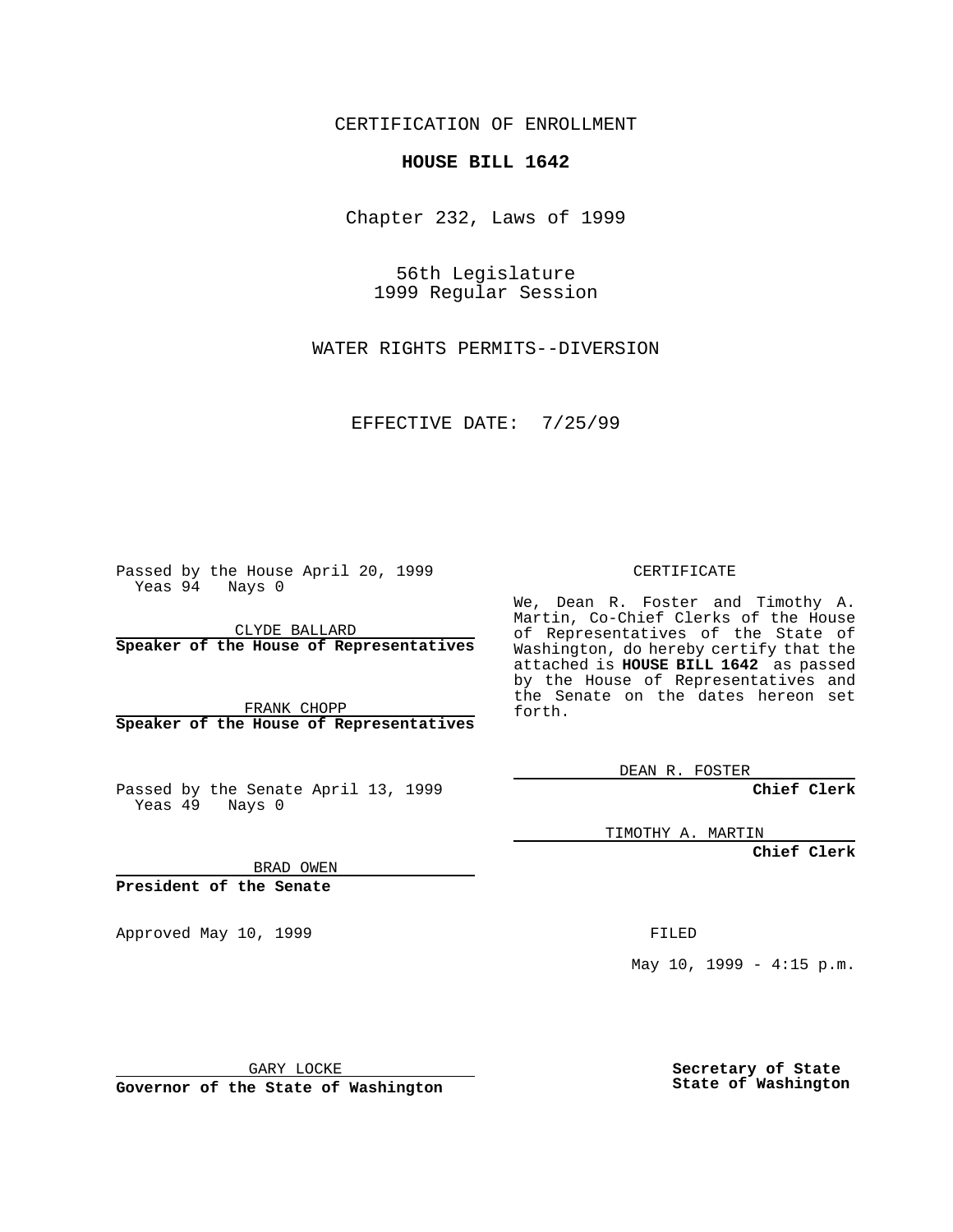## **HOUSE BILL 1642** \_\_\_\_\_\_\_\_\_\_\_\_\_\_\_\_\_\_\_\_\_\_\_\_\_\_\_\_\_\_\_\_\_\_\_\_\_\_\_\_\_\_\_\_\_\_\_

\_\_\_\_\_\_\_\_\_\_\_\_\_\_\_\_\_\_\_\_\_\_\_\_\_\_\_\_\_\_\_\_\_\_\_\_\_\_\_\_\_\_\_\_\_\_\_

## AS AMENDED BY THE SENATE

Passed Legislature - 1999 Regular Session

## **State of Washington 56th Legislature 1999 Regular Session**

**By** Representatives Grant and Mastin

Read first time 02/01/1999. Referred to Committee on Agriculture & Ecology.

 AN ACT Relating to surface water permits and rights; amending RCW 90.03.030; and adding new sections to chapter 90.03 RCW.

BE IT ENACTED BY THE LEGISLATURE OF THE STATE OF WASHINGTON:

 NEW SECTION. **Sec. 1.** A new section is added to chapter 90.03 RCW to read as follows:

 The legislature intends to allow modification of the point of diversion in a water right permit when such a modification will provide both environmental benefits and water supply benefits and nothing in section 2 of this act is to be construed as allowing any other change or transfer of a right to the use of surface water which has not been applied to a beneficial use.

 NEW SECTION. **Sec. 2.** A new section is added to chapter 90.03 RCW to read as follows:

 The department may approve a change of the point of diversion prescribed in a permit to appropriate water for a beneficial use to a point of diversion that is located downstream and is an existing approved intake structure with capacity to transport the additional